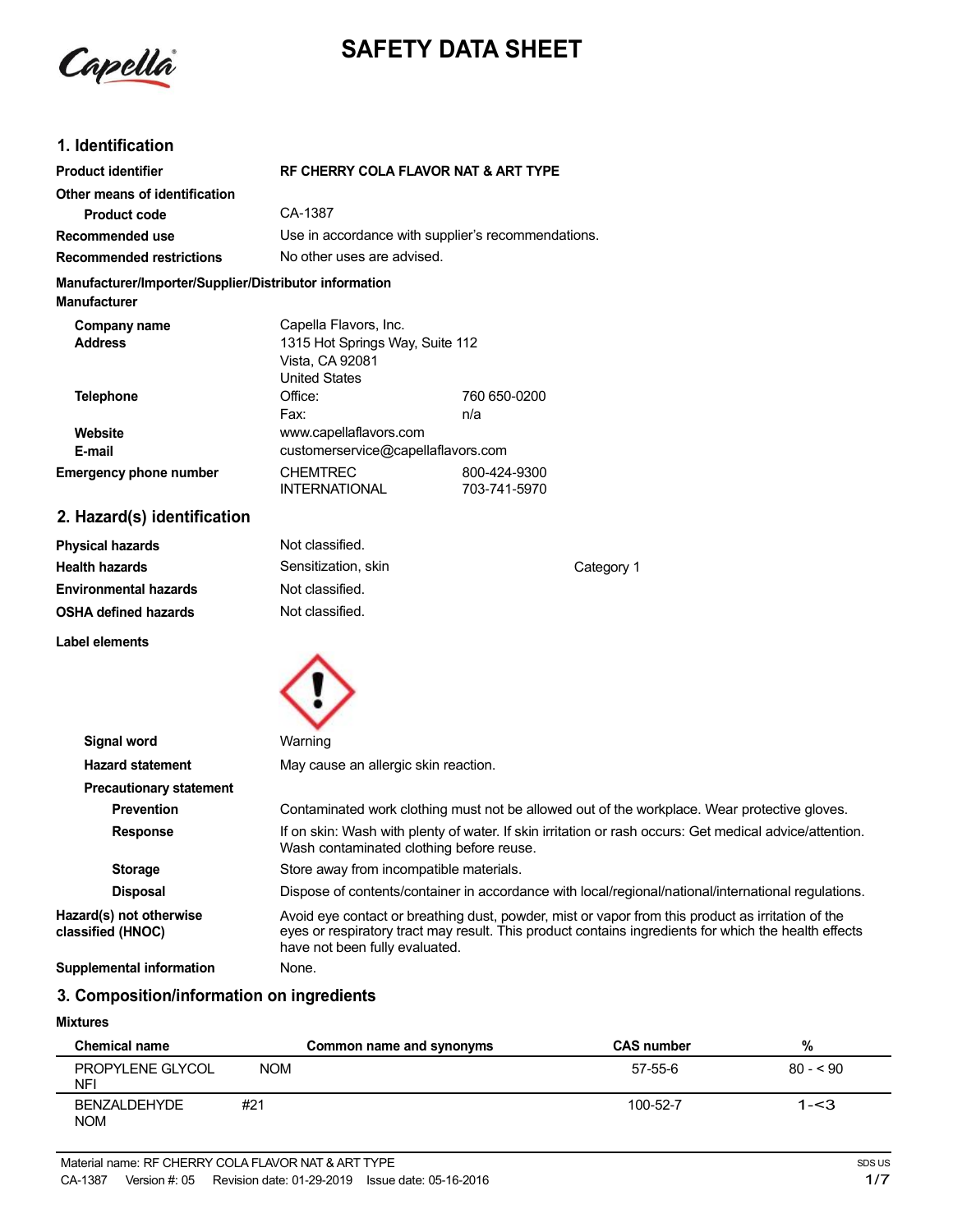| <b>Chemical name</b>                     | Common name and synonyms | <b>CAS number</b> | %          |
|------------------------------------------|--------------------------|-------------------|------------|
| LEMON OIL 1X NOP, NOM<br>#1112           |                          | 8008-56-8         | $\leq$ 1   |
| LIME OIL DIST. MEXICO #159<br><b>NOP</b> |                          | 8008-26-2         | ≺1         |
| ORANGE OIL1X NA NOP                      |                          | 8008-57-9         | ${}_{0.3}$ |
| CASSIA OIL CHINESE NOP #304              |                          | 8007-80-5         | ${}_{0.2}$ |
| Other components below reportable levels |                          |                   | $10 - 520$ |

\*Designates that a specific chemical identity and/or percentage of composition has been withheld as a trade secret.

### **4. First-aid measures**

| <b>Inhalation</b>                                                            | Remove victim to fresh air and keep at rest in a position comfortable for breathing. If experiencing<br>respiratory symptoms: Call a poison center or doctor/physician.                                |
|------------------------------------------------------------------------------|--------------------------------------------------------------------------------------------------------------------------------------------------------------------------------------------------------|
| <b>Skin contact</b>                                                          | Remove contaminated clothing immediately and wash skin with soap and water. In case of<br>eczema or other skin disorders: Seek medical attention and take along these instructions.                    |
| Eye contact                                                                  | Immediately flush eyes with plenty of water for at least 15 minutes. Remove contact lenses, if<br>present and easy to do. Continue rinsing. Get medical attention if irritation develops and persists. |
| Ingestion                                                                    | Rinse mouth. Get medical attention if symptoms occur.                                                                                                                                                  |
| <b>Most important</b><br>symptoms/effects, acute and<br>delayed              | May cause an allergic skin reaction. Dermatitis. Rash.                                                                                                                                                 |
| Indication of immediate<br>medical attention and special<br>treatment needed | Provide general supportive measures and treat symptomatically. In case of shortness of breath,<br>give oxygen. Keep victim warm. Keep victim under observation. Symptoms may be delayed.               |
| <b>General information</b>                                                   | Ensure that medical personnel are aware of the material(s) involved, and take precautions to<br>protect themselves. Wash contaminated clothing before reuse.                                           |
| 5. Fire-fighting measures                                                    |                                                                                                                                                                                                        |
| Suitable extinguishing media                                                 | Alcohol resistant foam. Powder. Carbon dioxide (CO2).                                                                                                                                                  |
| Unsuitable extinguishing<br>media                                            | Do not use water jet as an extinguisher, as this will spread the fire.                                                                                                                                 |
| Specific hazards arising from<br>the chemical                                | During fire, gases hazardous to health may be formed.                                                                                                                                                  |
| Special protective equipment<br>and precautions for firefighters             | Self-contained breathing apparatus and full protective clothing must be worn in case of fire.                                                                                                          |
| <b>Fire fighting</b><br>equipment/instructions                               | Move containers from fire area if you can do so without risk.                                                                                                                                          |
| <b>Specific methods</b>                                                      | Use standard firefighting procedures and consider the hazards of other involved materials.                                                                                                             |
| <b>General fire hazards</b>                                                  | No unusual fire or explosion hazards noted.                                                                                                                                                            |
| 6. Accidental release measures                                               |                                                                                                                                                                                                        |
| Personal precautions,<br>protective equipment and                            | Keep unnecessary personnel away. Keep people away from and upwind of spill/leak. Wear<br>appropriate protective equipment and clothing during clean-up. Avoid breathing mist/vapors. Avoid             |

| protective equipment and<br>emergency procedures | appropriate protective equipment and clothing during clean-up. Avoid breathing mist/vapors. Avoid<br>inhalation of vapor, fumes, dust and/or mist from the spilled material. Do not touch damaged<br>containers or spilled material unless wearing appropriate protective clothing. Ensure adequate<br>ventilation. Local authorities should be advised if significant spillages cannot be contained. For<br>personal protection, see section 8 of the SDS. |
|--------------------------------------------------|-------------------------------------------------------------------------------------------------------------------------------------------------------------------------------------------------------------------------------------------------------------------------------------------------------------------------------------------------------------------------------------------------------------------------------------------------------------|
| Methods and materials for                        | Use water spray to reduce vapors or divert vapor cloud drift.                                                                                                                                                                                                                                                                                                                                                                                               |
| containment and cleaning up                      | Large Spills: Stop the flow of material, if this is without risk. Dike the spilled material, where this is<br>possible. Absorb in vermiculite, dry sand or earth and place into containers. Following product<br>recovery, flush area with water.                                                                                                                                                                                                           |
|                                                  | Small Spills: Wipe up with absorbent material (e.g. cloth, fleece). Clean surface thoroughly to<br>remove residual contamination.                                                                                                                                                                                                                                                                                                                           |
| <b>Environmental precautions</b>                 | Never return spills to original containers for re-use. For waste disposal, see section 13 of the SDS.<br>Avoid discharge into drains, water courses or onto the ground.                                                                                                                                                                                                                                                                                     |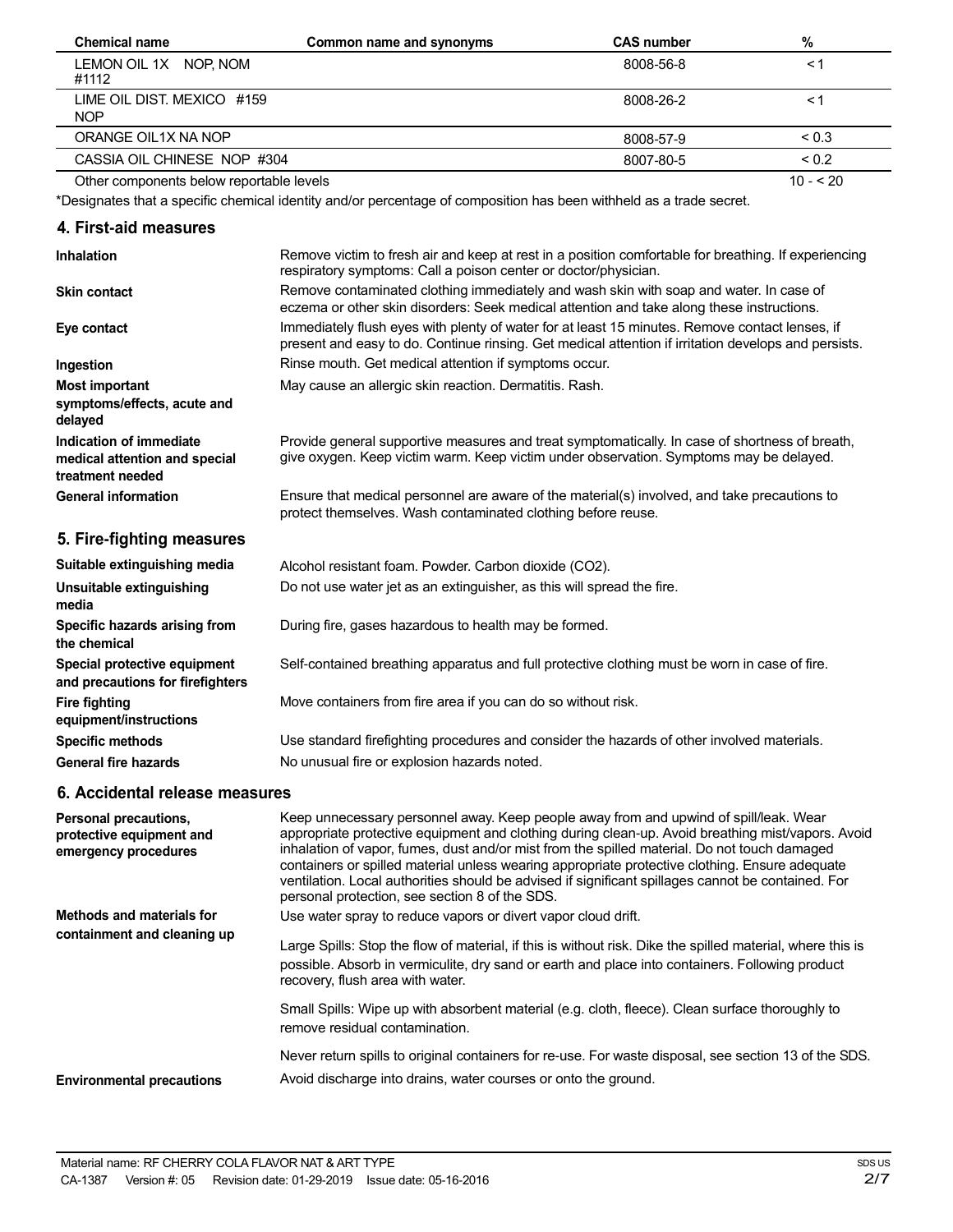# **7. Handling and storage**

**Precautions for safe handling**

Avoid breathing mist/vapors. Avoid contact with eyes, skin, and clothing. Avoid prolonged exposure. Use only outdoors or in a well-ventilated area. Wear appropriate personal protective equipment. Observe good industrial hygiene practices.

**Conditions for safe storage, including any incompatibilities** Store locked up. Store in tightly closed container. Store in a well-ventilated place. Store away from incompatible materials (see Section 10 of the SDS).

#### **8. Exposure controls/personal protection**

#### **Occupational exposure limits**

The following constituents are the only constituents of the product which have a PEL, TLV or other recommended exposure limit. At this time, the other constituents have no known exposure limits.

|                                                | US. Workplace Environmental Exposure Level (WEEL) Guides                                                                                                                                                                                                                                                                                                           |                   |          |
|------------------------------------------------|--------------------------------------------------------------------------------------------------------------------------------------------------------------------------------------------------------------------------------------------------------------------------------------------------------------------------------------------------------------------|-------------------|----------|
| <b>Components</b>                              | <b>Type</b>                                                                                                                                                                                                                                                                                                                                                        | Value             | Form     |
| <b>BENZAI DEHYDE</b><br>#21 NOM (CAS 100-52-7) | <b>STEL</b>                                                                                                                                                                                                                                                                                                                                                        | 17.4 mg/m3        |          |
|                                                |                                                                                                                                                                                                                                                                                                                                                                    | 4 ppm             |          |
|                                                | <b>TWA</b>                                                                                                                                                                                                                                                                                                                                                         | 8.7 mg/m3         |          |
|                                                |                                                                                                                                                                                                                                                                                                                                                                    | 2 ppm             |          |
| PROPYLENE GLYCOL<br>NOM NFI (CAS 57-55-6)      | <b>TWA</b>                                                                                                                                                                                                                                                                                                                                                         | $10 \text{ mg/m}$ | Aerosol. |
| <b>Biological limit values</b>                 | No biological exposure limits noted for the ingredient(s).                                                                                                                                                                                                                                                                                                         |                   |          |
| Appropriate engineering<br>controls            | Good general ventilation should be used. Ventilation rates should be matched to conditions. If<br>applicable, use process enclosures, local exhaust ventilation, or other engineering controls to<br>maintain airborne levels below recommended exposure limits. If exposure limits have not been<br>established, maintain airborne levels to an acceptable level. |                   |          |
|                                                | Individual protection measures, such as personal protective equipment                                                                                                                                                                                                                                                                                              |                   |          |
| Eye/face protection                            | Face shield is recommended. Wear safety glasses with side shields (or goggles).                                                                                                                                                                                                                                                                                    |                   |          |
| <b>Skin protection</b>                         |                                                                                                                                                                                                                                                                                                                                                                    |                   |          |
| Hand protection                                | Wear appropriate chemical resistant gloves.                                                                                                                                                                                                                                                                                                                        |                   |          |
| <b>Other</b>                                   | Wear appropriate chemical resistant clothing. Use of an impervious apron is recommended.                                                                                                                                                                                                                                                                           |                   |          |
| <b>Respiratory protection</b>                  | In case of insufficient ventilation, wear suitable respiratory equipment.                                                                                                                                                                                                                                                                                          |                   |          |
| <b>Thermal hazards</b>                         | Wear appropriate thermal protective clothing, when necessary.                                                                                                                                                                                                                                                                                                      |                   |          |
| <b>General hygiene</b><br>considerations       | Always observe good personal hygiene measures, such as washing after handling the material<br>and before eating, drinking, and/or smoking. Routinely wash work clothing and protective<br>equipment to remove contaminants. Contaminated work clothing should not be allowed out of the<br>workplace.                                                              |                   |          |

#### **9. Physical and chemical properties**

| Appearance                                                 |                                  |  |  |
|------------------------------------------------------------|----------------------------------|--|--|
| <b>Physical state</b>                                      | Liquid.                          |  |  |
| Form                                                       | Liquid.                          |  |  |
| Color                                                      | Not available.                   |  |  |
| Odor                                                       | Not available.                   |  |  |
| <b>Odor threshold</b>                                      | Not available.                   |  |  |
| рH                                                         | Not available.                   |  |  |
| Melting point/freezing point                               | $-74.2$ °F ( $-59$ °C) estimated |  |  |
| Initial boiling point and boiling<br>range                 | 370.76 °F (188.2 °C) estimated   |  |  |
| <b>Flash point</b>                                         | $>$ 220.0 °F ( $>$ 104.4 °C)     |  |  |
| <b>Evaporation rate</b>                                    | Not available.                   |  |  |
| Flammability (solid, gas)                                  | Not applicable.                  |  |  |
| Upper/lower flammability or explosive limits               |                                  |  |  |
| <b>Flammability limit - lower</b> Not available.<br>$(\%)$ |                                  |  |  |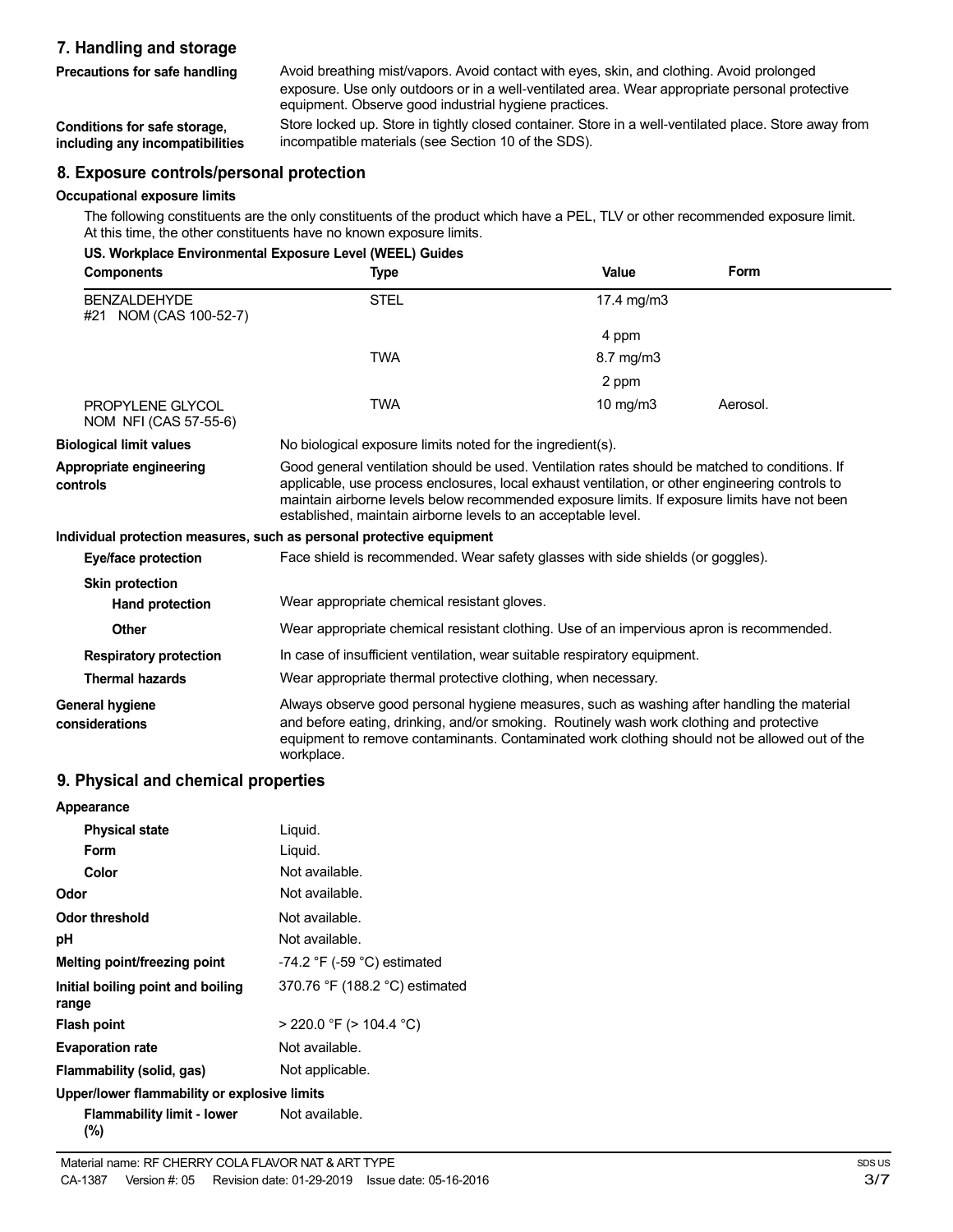| <b>Flammability limit - upper</b>                                                  | Not available.                                                                                                             |  |
|------------------------------------------------------------------------------------|----------------------------------------------------------------------------------------------------------------------------|--|
| (%)                                                                                | Not available.                                                                                                             |  |
| Explosive limit - lower (%)<br>Explosive limit - upper (%)                         | Not available.                                                                                                             |  |
|                                                                                    | 0.15 hPa estimated                                                                                                         |  |
| Vapor pressure                                                                     | Not available.                                                                                                             |  |
| Vapor density                                                                      | Not available.                                                                                                             |  |
| <b>Relative density</b>                                                            |                                                                                                                            |  |
| Solubility(ies)<br>Solubility (water)                                              | Not available.                                                                                                             |  |
| <b>Partition coefficient</b>                                                       | Not available.                                                                                                             |  |
| (n-octanol/water)                                                                  |                                                                                                                            |  |
| <b>Auto-ignition temperature</b>                                                   | 700 °F (371.11 °C) estimated                                                                                               |  |
| <b>Decomposition temperature</b>                                                   | Not available.                                                                                                             |  |
| <b>Viscosity</b>                                                                   | Not available.                                                                                                             |  |
| <b>Other information</b>                                                           |                                                                                                                            |  |
| <b>Explosive properties</b>                                                        | Not explosive.                                                                                                             |  |
| <b>Flammability class</b>                                                          | Combustible IIIB estimated                                                                                                 |  |
| <b>Oxidizing properties</b>                                                        | Not oxidizing.                                                                                                             |  |
| <b>Refractive index</b>                                                            | 1.4124 - 1.4424                                                                                                            |  |
| <b>Specific gravity</b>                                                            | $1.03 - 1.06$                                                                                                              |  |
| 10. Stability and reactivity                                                       |                                                                                                                            |  |
| <b>Reactivity</b>                                                                  | The product is stable and non-reactive under normal conditions of use, storage and transport.                              |  |
| <b>Chemical stability</b>                                                          | Material is stable under normal conditions.                                                                                |  |
| <b>Possibility of hazardous</b><br>reactions                                       | No dangerous reaction known under conditions of normal use.                                                                |  |
| <b>Conditions to avoid</b>                                                         | Keep away from heat, hot surfaces, sparks, open flames and other ignition sources. Contact with<br>incompatible materials. |  |
| Incompatible materials                                                             | Strong oxidizing agents.                                                                                                   |  |
| <b>Hazardous decomposition</b><br>products                                         | No hazardous decomposition products are known.                                                                             |  |
| 11. Toxicological information                                                      |                                                                                                                            |  |
| Information on likely routes of exposure                                           |                                                                                                                            |  |
| <b>Inhalation</b>                                                                  | May cause irritation to the respiratory system. Prolonged inhalation may be harmful.                                       |  |
| <b>Skin contact</b>                                                                | May cause an allergic skin reaction.                                                                                       |  |
| Eye contact                                                                        | May be irritating to eyes.                                                                                                 |  |
| Ingestion                                                                          | Expected to be a low ingestion hazard.                                                                                     |  |
| Symptoms related to the<br>physical, chemical and<br>toxicological characteristics | May cause an allergic skin reaction. Dermatitis. Rash.                                                                     |  |
| Information on toxicological effects                                               |                                                                                                                            |  |
| <b>Acute toxicity</b>                                                              |                                                                                                                            |  |
| <b>Components</b>                                                                  | <b>Test Results</b><br><b>Species</b>                                                                                      |  |
| <b>BENZALDEHYDE</b>                                                                | NOM (CAS 100-52-7)<br>#21                                                                                                  |  |

| <b>BENZALDEHYDE</b>              | NOM (CAS 100-52-7)<br>#21                              |            |
|----------------------------------|--------------------------------------------------------|------------|
| <b>Acute</b>                     |                                                        |            |
| Oral                             |                                                        |            |
| LD50                             | Rat                                                    | 1300 mg/kg |
|                                  | CASSIA OIL CHINESE NOP #304 (CAS 8007-80-5)            |            |
| <b>Acute</b>                     |                                                        |            |
| Oral                             |                                                        |            |
| LD <sub>50</sub>                 | Rat                                                    | 2800 mg/kg |
| <b>Skin corrosion/irritation</b> | Prolonged skin contact may cause temporary irritation. |            |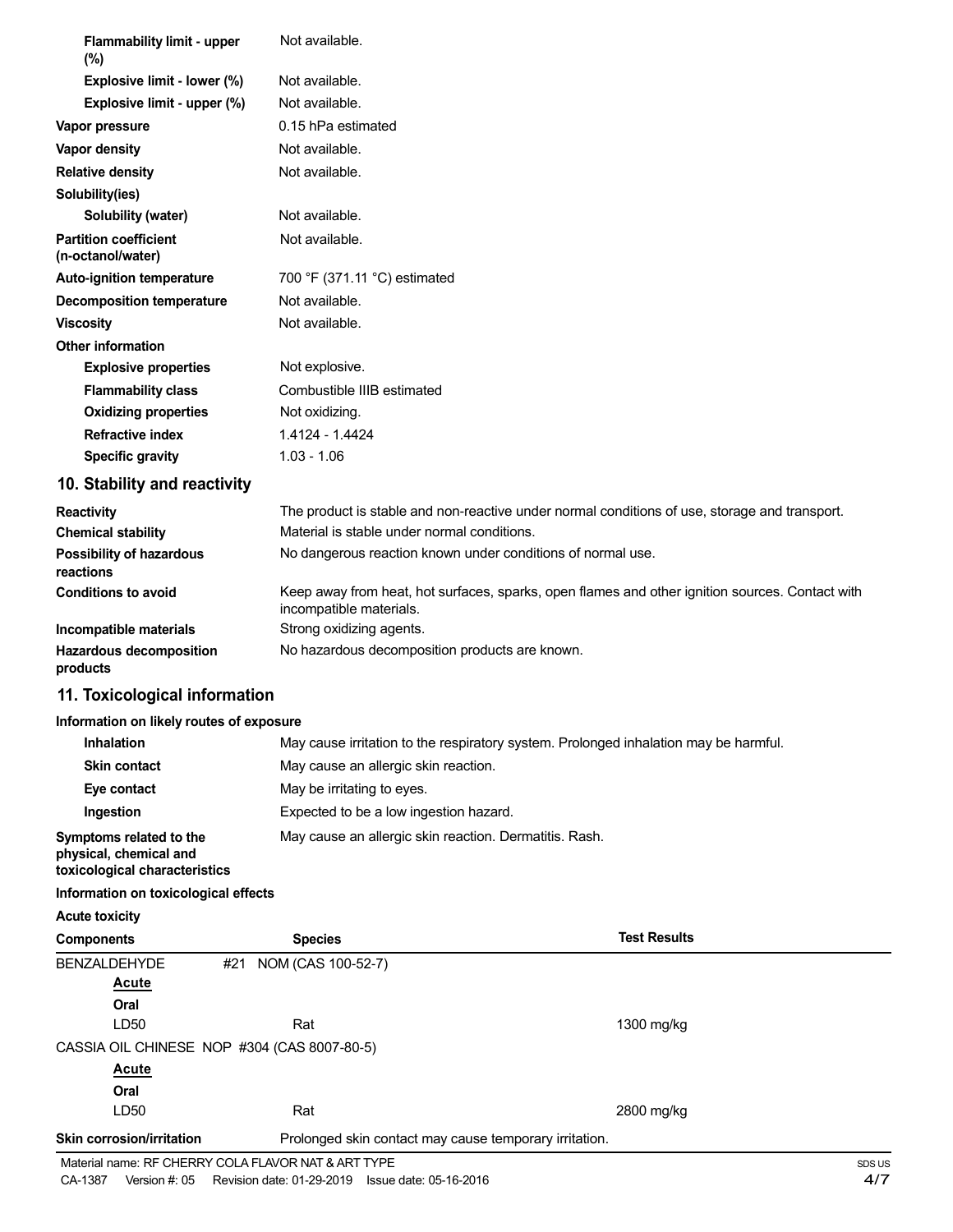| Serious eye damage/eye<br>irritation                   | Direct contact with eyes may cause temporary irritation.                                                                                                                                                               |
|--------------------------------------------------------|------------------------------------------------------------------------------------------------------------------------------------------------------------------------------------------------------------------------|
| Respiratory or skin sensitization                      |                                                                                                                                                                                                                        |
| <b>Respiratory sensitization</b>                       | Not a respiratory sensitizer.                                                                                                                                                                                          |
| <b>Skin sensitization</b>                              | May cause an allergic skin reaction.                                                                                                                                                                                   |
| Germ cell mutagenicity                                 | No data available to indicate product or any components present at greater than 0.1% are<br>mutagenic or genotoxic.                                                                                                    |
| Carcinogenicity                                        | Not classifiable as to carcinogenicity to humans.                                                                                                                                                                      |
| IARC Monographs. Overall Evaluation of Carcinogenicity |                                                                                                                                                                                                                        |
| Not listed.                                            |                                                                                                                                                                                                                        |
|                                                        | OSHA Specifically Regulated Substances (29 CFR 1910.1001-1052)                                                                                                                                                         |
| Not regulated.                                         |                                                                                                                                                                                                                        |
| Not listed.                                            | US. National Toxicology Program (NTP) Report on Carcinogens                                                                                                                                                            |
|                                                        | This product is not expected to cause reproductive or developmental effects.                                                                                                                                           |
| <b>Reproductive toxicity</b>                           | Not classified.                                                                                                                                                                                                        |
| Specific target organ toxicity -<br>single exposure    |                                                                                                                                                                                                                        |
| Specific target organ toxicity -<br>repeated exposure  | Not classified.                                                                                                                                                                                                        |
| <b>Aspiration hazard</b>                               | Not an aspiration hazard.                                                                                                                                                                                              |
| <b>Chronic effects</b>                                 | Prolonged inhalation may be harmful.                                                                                                                                                                                   |
| 12. Ecological information                             |                                                                                                                                                                                                                        |
| <b>Ecotoxicity</b>                                     | The product is not classified as environmentally hazardous. However, this does not exclude the<br>possibility that large or frequent spills can have a harmful or damaging effect on the environment.                  |
| Persistence and degradability                          | No data is available on the degradability of any ingredients in the mixture.                                                                                                                                           |
| <b>Bioaccumulative potential</b>                       |                                                                                                                                                                                                                        |
| Partition coefficient n-octanol / water (log Kow)      |                                                                                                                                                                                                                        |
| <b>BENZALDEHYDE</b>                                    | #21 NOM<br>1.48                                                                                                                                                                                                        |
| PROPYLENE GLYCOL                                       | NOM NFI<br>-0.92                                                                                                                                                                                                       |
| <b>Mobility in soil</b>                                | No data available.                                                                                                                                                                                                     |
| Other adverse effects                                  | No other adverse environmental effects (e.g. ozone depletion, photochemical ozone creation<br>potential, endocrine disruption, global warming potential) are expected from this component.                             |
| 13. Disposal considerations                            |                                                                                                                                                                                                                        |
| <b>Disposal instructions</b>                           | Collect and reclaim or dispose in sealed containers at licensed waste disposal site. Dispose of<br>contents/container in accordance with local/regional/national/international regulations.                            |
| <b>Local disposal regulations</b>                      | Dispose in accordance with all applicable regulations.                                                                                                                                                                 |
| Hazardous waste code                                   | The waste code should be assigned in discussion between the user, the producer and the waste<br>disposal company.                                                                                                      |
| Waste from residues / unused<br>products               | Dispose of in accordance with local regulations. Empty containers or liners may retain some<br>product residues. This material and its container must be disposed of in a safe manner (see:<br>Disposal instructions). |
| <b>Contaminated packaging</b>                          | Since emptied containers may retain product residue, follow label warnings even after container is<br>emptied. Empty containers should be taken to an approved waste handling site for recycling or<br>disposal.       |
| 14. Transport information                              |                                                                                                                                                                                                                        |
| <b>DOT</b>                                             |                                                                                                                                                                                                                        |
| Not regulated as dangerous goods.                      |                                                                                                                                                                                                                        |
| <b>IATA</b>                                            |                                                                                                                                                                                                                        |

Not regulated as dangerous goods.

#### **IMDG**

Not regulated as dangerous goods.

**Transport in bulk according to Annex II of MARPOL 73/78 and the IBC Code** Not established.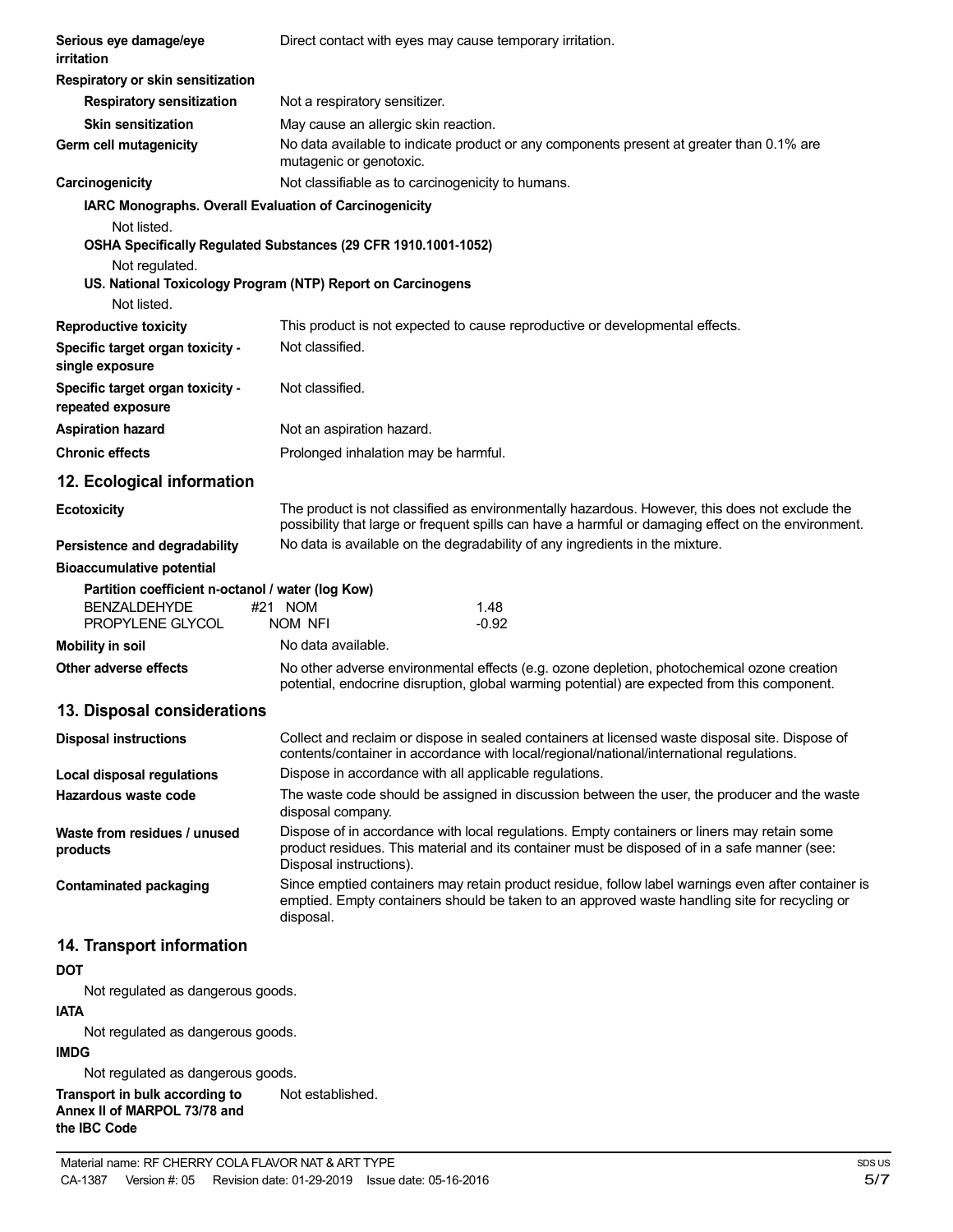# **15. Regulatory information**

| <b>US federal regulations</b>                                                    |                | Standard, 29 CFR 1910.1200.                                               | This product is a "Hazardous Chemical" as defined by the OSHA Hazard Communication                                                                                                                    |                        |
|----------------------------------------------------------------------------------|----------------|---------------------------------------------------------------------------|-------------------------------------------------------------------------------------------------------------------------------------------------------------------------------------------------------|------------------------|
| <b>Toxic Substances Control Act (TSCA)</b>                                       |                |                                                                           |                                                                                                                                                                                                       |                        |
| TSCA Section 12(b) Export Notification (40 CFR 707, Subpt. D)                    |                |                                                                           |                                                                                                                                                                                                       |                        |
| Not regulated.                                                                   |                |                                                                           |                                                                                                                                                                                                       |                        |
| CERCLA Hazardous Substance List (40 CFR 302.4)                                   |                |                                                                           |                                                                                                                                                                                                       |                        |
| Not listed.                                                                      |                |                                                                           |                                                                                                                                                                                                       |                        |
| SARA 304 Emergency release notification                                          |                |                                                                           |                                                                                                                                                                                                       |                        |
| Not regulated.                                                                   |                |                                                                           |                                                                                                                                                                                                       |                        |
| OSHA Specifically Regulated Substances (29 CFR 1910.1001-1052)                   |                |                                                                           |                                                                                                                                                                                                       |                        |
| Not regulated.                                                                   |                |                                                                           |                                                                                                                                                                                                       |                        |
| Superfund Amendments and Reauthorization Act of 1986 (SARA)                      |                |                                                                           |                                                                                                                                                                                                       |                        |
| SARA 302 Extremely hazardous substance<br>Not listed.                            |                |                                                                           |                                                                                                                                                                                                       |                        |
| SARA 311/312 Hazardous                                                           | No (Exempt)    |                                                                           |                                                                                                                                                                                                       |                        |
| chemical                                                                         |                |                                                                           |                                                                                                                                                                                                       |                        |
| SARA 313 (TRI reporting)                                                         |                |                                                                           |                                                                                                                                                                                                       |                        |
| Not regulated.                                                                   |                |                                                                           |                                                                                                                                                                                                       |                        |
| Other federal regulations                                                        |                |                                                                           |                                                                                                                                                                                                       |                        |
| Clean Air Act (CAA) Section 112 Hazardous Air Pollutants (HAPs) List             |                |                                                                           |                                                                                                                                                                                                       |                        |
| Not regulated.                                                                   |                |                                                                           |                                                                                                                                                                                                       |                        |
| Clean Air Act (CAA) Section 112(r) Accidental Release Prevention (40 CFR 68.130) |                |                                                                           |                                                                                                                                                                                                       |                        |
| Not regulated.                                                                   |                |                                                                           |                                                                                                                                                                                                       |                        |
| <b>Safe Drinking Water Act</b><br>(SDWA)                                         | Not regulated. |                                                                           |                                                                                                                                                                                                       |                        |
|                                                                                  |                |                                                                           | Drug Enforcement Administration (DEA). List 1 & 2 Exempt Chemical Mixtures (21 CFR 1310.12(c))                                                                                                        |                        |
| <b>BENZALDEHYDE</b><br>(CAS 100-52-7)                                            |                | #21 NOM                                                                   | 50 %WV                                                                                                                                                                                                |                        |
| <b>DEA Exempt Chemical Mixtures Code Number</b>                                  |                |                                                                           |                                                                                                                                                                                                       |                        |
| <b>BENZALDEHYDE</b><br>(CAS 100-52-7)                                            |                | #21 NOM                                                                   | 8256                                                                                                                                                                                                  |                        |
|                                                                                  |                |                                                                           | FEMA Priority Substances Respiratory Health and Safety in the Flavor Manufacturing Workplace                                                                                                          |                        |
| <b>BENZALDEHYDE</b><br>(CAS 100-52-7)                                            |                | #21 NOM                                                                   | High priority                                                                                                                                                                                         |                        |
| <b>US state regulations</b>                                                      |                |                                                                           |                                                                                                                                                                                                       |                        |
| <b>California Proposition 65</b>                                                 |                |                                                                           |                                                                                                                                                                                                       |                        |
| more information go to www.P65Warnings.ca.gov.                                   |                |                                                                           | California Safe Drinking Water and Toxic Enforcement Act of 1986 (Proposition 65): This material<br>is not known to contain any chemicals currently listed as carcinogens or reproductive toxins. For |                        |
| <b>International Inventories</b>                                                 |                |                                                                           |                                                                                                                                                                                                       |                        |
| Country(s) or region                                                             | Inventory name |                                                                           |                                                                                                                                                                                                       | On inventory (yes/no)* |
| Australia                                                                        |                | Australian Inventory of Chemical Substances (AICS)                        |                                                                                                                                                                                                       | No                     |
| Canada                                                                           |                | Domestic Substances List (DSL)                                            |                                                                                                                                                                                                       | No                     |
| Canada                                                                           |                | Non-Domestic Substances List (NDSL)                                       |                                                                                                                                                                                                       | No                     |
| China                                                                            |                |                                                                           | Inventory of Existing Chemical Substances in China (IECSC)                                                                                                                                            | No                     |
| Europe                                                                           |                | European Inventory of Existing Commercial Chemical<br>Substances (EINECS) |                                                                                                                                                                                                       | No                     |
| Europe                                                                           |                |                                                                           | European List of Notified Chemical Substances (ELINCS)                                                                                                                                                | No                     |
| Japan                                                                            |                |                                                                           | Inventory of Existing and New Chemical Substances (ENCS)                                                                                                                                              | No                     |
| Korea                                                                            |                | Existing Chemicals List (ECL)                                             |                                                                                                                                                                                                       | No                     |
| New Zealand                                                                      |                | New Zealand Inventory                                                     |                                                                                                                                                                                                       | No                     |
| Philippines                                                                      | (PICCS)        |                                                                           | Philippine Inventory of Chemicals and Chemical Substances                                                                                                                                             | No                     |